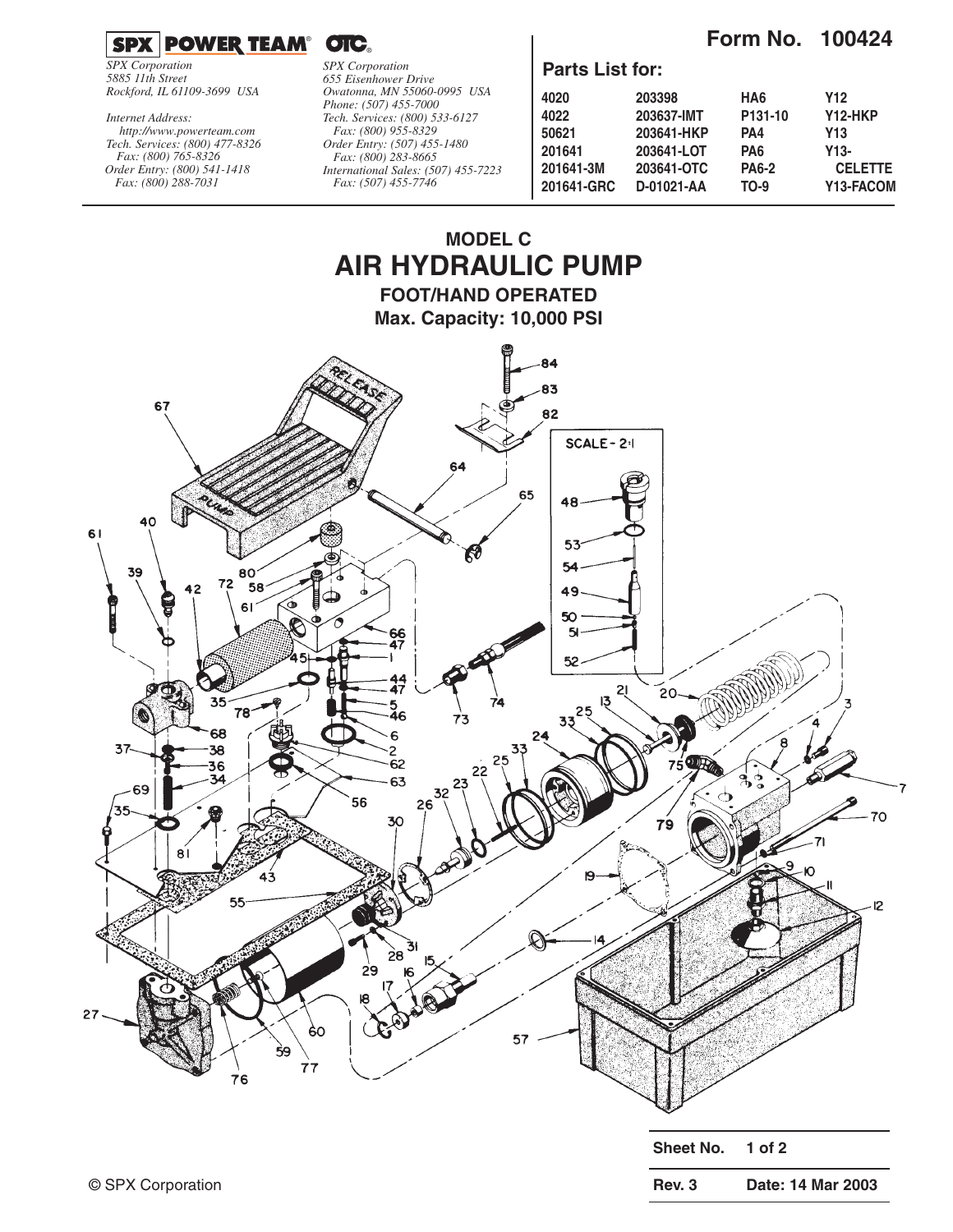#### **Item Part No. Item Part No. No. No. Req'd Description No. No. Req'd Description** 1 **34378** 1 Check Valve Body 2 **\*251215** 1 O-ring (1.494 x 1.212 x .141) 3 **10002** 1 Cap Screw (1/4-20 UNC X 3/8 Lg.) 4 **\*10442** 1 Copper Washer 5 **\*10445** 1 Compression Spring (5/32 O.D. X 3/4 Lg.) 6 **\*10423** 1 Steel Ball (9/32 Dia.) 7 **21278** 1 Relief Valve Ass'y - 10,000 PSI (See sheet 2 of 2; 2gal. res. version also use 13229 Street Elbow) **21278-70** 1 Relief Valve Ass'y - 7,000 PSI (For 203641-HKP; see sheet 2 of 2) **21278-83** 1 Relief Valve Ass'y - 8300 PSI (For TO-9; see sheet 2 of 2) **21278-86** 1 Relief Valve Ass'y - 8600 PSI (For 50621; see sheet 2 of 2) **21278-50** 1 Relief Valve Ass'y - 5000 PSI (For 203641-LOT; see sheet 2 of 2) **21278-48** 1 Relief Valve Ass'y - 4800 PSI (For 201641-3M; see sheet 2 of 2) 8 **50494** 1 Pump Body 9 **\*10375** 1 Steel Ball (1/4 Dia.) **10423** 1 Steel Ball (9/32 Dia.) 10 **\*10261** 1 Copper Washer 11 **33848** 1 Filter Adapter, Short (Torque to 40/45 ft. lbs. oiled) **37722** 1 Filter Adapter, Long (Used with 2 gal. res; torque to 30/40 ft. lbs. oiled) 12 **27680** 1 Filter Assembly (Used with 2 gal. res.) **29682** 1 Filter Assembly (Used with 2 gal. res.) 13 **28226** 1 Piston 14 **\*10263** 1 Copper Washer 15 **33847** 1 Cylinder (Torque to 90/100 ft. lbs. oiled) 16 **\*13934** 1 U-cup 17 **28224** 1 Retainer 18 **\*11034** 1 Retaining Ring 19 **\*28979** 1 Gasket 20 **\*13938** 1 Compression Spring (1.452 O.D. X 4-7/16" Lg.) 21 **28222** 1 Spring Guide 22 **\*12692** 1 Spring 23 **\*211052** 1 O-ring (.900 X .706 X .097) 24 **33824** 1 Piston Body 25 **\*14265** 2 Piston Ring 26 **\*28239** 1 Gasket 27 **51480** 1 Rear Head 28 **10241** 3 Lockwasher 29 **11434** 3 Soc. Hd. Cap Screw (10-24 UNC X 1/2 Lg.; Torque to 50/55 lbs.) 30 **33822** 1 Piston End Plate 31 **\*28183** 1 Piston Poppet 32 **33845** 1 Exhaust Valve Stem 33 **\*251835** 2 O-ring (2-1/2" X 2-5/16" X 3/32) 34 **\*12691** 1 Compression Spring (3/8 O.D. X 1 1/2 Lg.) 35 **\*251214** 2 O-ring (1.002 x .720 x .141) 36 **13936** 1 Soc. Hd. Cap Screw (8-32 UNC X 1/4 Lg.) 37 **28198** 1 Seal Guide 38 **\*28182** 1 Air Valve Poppet 39 **\*10267** 1 O-ring (7/16 X 5/16 X 1/16) 40 **33841** 1 Actuator Button 42 **28387** 1 Muffler 43 **\*34283** 1 Gasket 44 **28227** 1 Release Valve Button 45 **\*10266** 1 O-ring (3/8 X 1/4 X 1/16) 46 **\*13944** 1 Compression Spring 47 **\*12522** 2 O-ring Disogrin (3/8 X 1/4 X 1/16) 48 †**34377** 1 Poppet Retainer 49 †**29037** 1 Release Valve Poppet 50 †**\*14443** 1 Steel Ball (3/32 Dia.) 51 †**28987** 1 Ball Retainer 52 †**\*13959** 1 Compression Spring (1/8 O.D. x 1/2 Lg.) 53 †**\*13943** 1 O-ring, Disogrin (1/2 X 3/8 X 1/16) 54 †**\*13937** 1 Dowel Pin 55 **\*33853** 1 Reservoir Gasket (For 2 gal. reservoir gasket see sheet 2 of 2) 56 **\*200415** 1 Rubber Gasket 57 **41300BL2** 1 Reservoir (For Y12, Y13, P131-10, 201641, TO-9, 201641-3M, 4020) **41300BL6** 1 Reservoir (For 203641-HKP) **41300BL9** 1 Reservoir (For 20367-IMT) **41300WH2** 1 Reservoir (For 203398) **41300RE2** 1 Reservoir (For Y13-FACOM, Y12-HKP) **41300RE7** 1 Reservoir (For Y13-CELLETE) **41300RE18** 1 Reservoir (For 201641-GRC) **41300BR13** 1 Reservoir (For D-01021AA) **41633RE10** 1 Reservoir (For HA6) **41633BL2** 1 Reservoir (For 50621) **41633OR9** 1 Reservoir (For PA4, PA6) **-** 1 Reservoir, 2 Gal. (See sheet 2 of 2) 58 **\*15620** 1 Shaft Seal 59 **\*17429** 1 Backup Ring 60 **37434** 1 Air Cylinder (Locate groove toward top near cover plate) 61 **11151** 4 Soc. Hd. Cap Screw (10-24 UNC X 1-1/4" Lg.) 62 **\*20937S** 1 Filler Plug (Includes Item #56) 63 **44027WH2** 1 Cover Plate (For 2 gal, reservoir cover plate see sheet 2 of 2)

## **Parts List, Form No. 100424, Back sheet 1 of 2**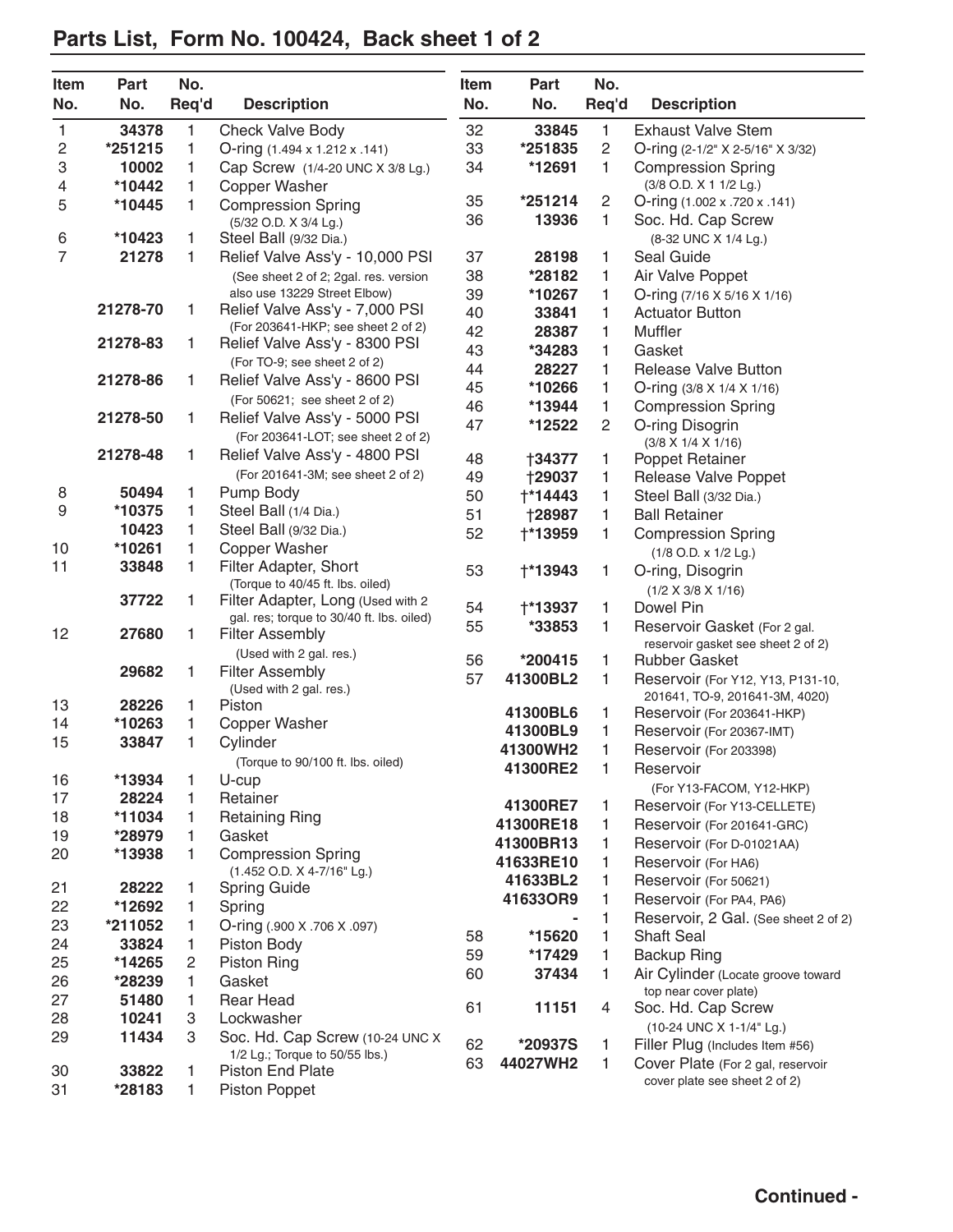| <b>Item</b> | Part    | No.   |                                                               | Item | Part   | No.            |                                                             |
|-------------|---------|-------|---------------------------------------------------------------|------|--------|----------------|-------------------------------------------------------------|
| No.         | No.     | Req'd | <b>Description</b>                                            | No.  | No.    | Req'd          | <b>Description</b>                                          |
| 64          | 28386   | 1     | Pin                                                           | 83   | 206857 | $\overline{2}$ | Washer                                                      |
| 65          | 11032   | 2     | <b>Retaining Ring</b>                                         | 84   | 11435  | $\overline{2}$ | Soc. Hd. Cap Screw                                          |
| 66          | 51762   | 1     | Release Valve Body                                            |      |        |                | (10-24 UNC X 1-3/4" Lg.)                                    |
| 67          | 41322   | 1     | Foot Pedal                                                    |      |        |                |                                                             |
|             | 43102   | 1     | Foot Pedal (For Y13-FACOM)                                    |      |        |                | <b>MISC. DECALS INCLUDED BUT NOT SHOWN</b>                  |
| 68          | 33843   | 1     | Intake Air Valve Body                                         |      | *14350 | 1              | <b>Caution Decal</b>                                        |
|             | 37199   | 1.    | Intake Air Valve Body (For Y-12,                              |      | *15411 | 1              | <b>Patent Decal</b>                                         |
|             |         |       | 4020, 4022, PA6, 203641-IMT,                                  |      | 206172 | 1              | <b>Venting Decal</b>                                        |
|             |         |       | 203641-HKP, 203641-LOT)                                       |      | 13725  | 2              | Trade Name Decal (For P131-10)                              |
| 69          | 14456   | 6     | Screw (#10-24 X 1/2 Lg.;                                      |      | 206415 | $\overline{2}$ | Trade Name Decal (For Y12)                                  |
| 70          | 17428   | 4     | Torque to 25/30 in. lbs.)<br>Soc. Hd. Cap Screw (1/4-20 UNC X |      | 302065 | $\mathbf{2}$   | <b>Trade Name Decal</b>                                     |
|             |         |       | 3-1/2" Lg.; Torque to 90/100 in. lbs.                         |      |        |                | (For Y12, 4020, 4022)                                       |
|             |         |       | oiled. Note: Cross torque in                                  |      | 14119  | 2              | Trade Name Decal (For Y13,                                  |
|             |         |       | increments of 50 in. lbs.)                                    |      |        |                | 201641, 201641-3M, 50621)                                   |
| 71          | 15823   | 4     | Lockwasher                                                    |      | 201826 | 1              | <b>Trade Name Decal</b>                                     |
| 72          | *29992  | 1     | Foam Tube                                                     |      | 202151 | $\overline{2}$ | (For D-01021-AA)<br>Trade Name Decal (For PA4)              |
| 73          | 13888   | 1     | Bushing (For 203637-IMT only)                                 |      | 206199 | 2              | <b>Trade Name Decal</b>                                     |
| 74          | 36887   | 1     | Hose Ass'y (For 203637-IMT only)                              |      |        |                |                                                             |
|             | 36886   | 1     | Hose Ass'y (For 50621)                                        |      | 14716  | 2              | (For PA6 & PA6-2)<br><b>Trade Name Decal</b>                |
| 75          | 203143  | 1     | Bumper (For 203641-HKP,                                       |      |        |                |                                                             |
|             |         |       | 203641-LOT, 203641-OTC,                                       |      | 11485  | 2              | (For 203641-OTC, 203637-IMT)<br>Trade Name Decal (For TO-9) |
|             | *205679 | 1     | 203641-LOT, Y12, 4020, 4022)                                  |      | 16277  | 1              | <b>Trade Name Decal</b>                                     |
| 76<br>77    | *205674 | 1.    | Spring                                                        |      |        |                | (For 201641-GRC)                                            |
|             |         |       | Cap Screw (8-32 UNC X 3/8 Lg.:<br>Torque to 12/18 in. lbs.)   |      | 14408  | 1              | <b>Trade Name Decal</b>                                     |
| 78          | 206333  | 1     | <b>Self-Tapping Screw</b>                                     |      |        |                | (For 203641-HKP)                                            |
| 79          | 12162   | 1     | Elbow                                                         |      | 210854 | 2              | Trade Name Decal (For HA6)                                  |
| 80          | *206504 | 1     | Foam Tube                                                     |      | 206137 | 1.             | Part No. & Trade Name Decal                                 |
| 81          | 18317   | 1     | <b>Relief Valve Fitting</b>                                   |      |        |                | (For 203398)                                                |
|             |         |       | (Torque to 75/80 in. lbs.)                                    |      |        |                |                                                             |
| 82          | 302466  | 1     | Spring Clip                                                   |      |        |                |                                                             |
|             |         |       | (Not supplied with al models)                                 |      |        |                |                                                             |

**NOTE:** Part numbers marked with an asterisk (\*) are included in Repair Kit No. 300132. Part numbers marked with a dagger (†) are included in Release Valve Repair Kit No. 200383.

Refer to any operating instructions included with this product for detailed information about operation, testing, disassembly, reassembly, and preventive maintenance.

Items found in this parts list have been carefully tested and selected. **Therefore: Use only genuine replacement parts!**

Additional questions can be directed to our Technical Services Department.

**Sheet No. 2 of 2**